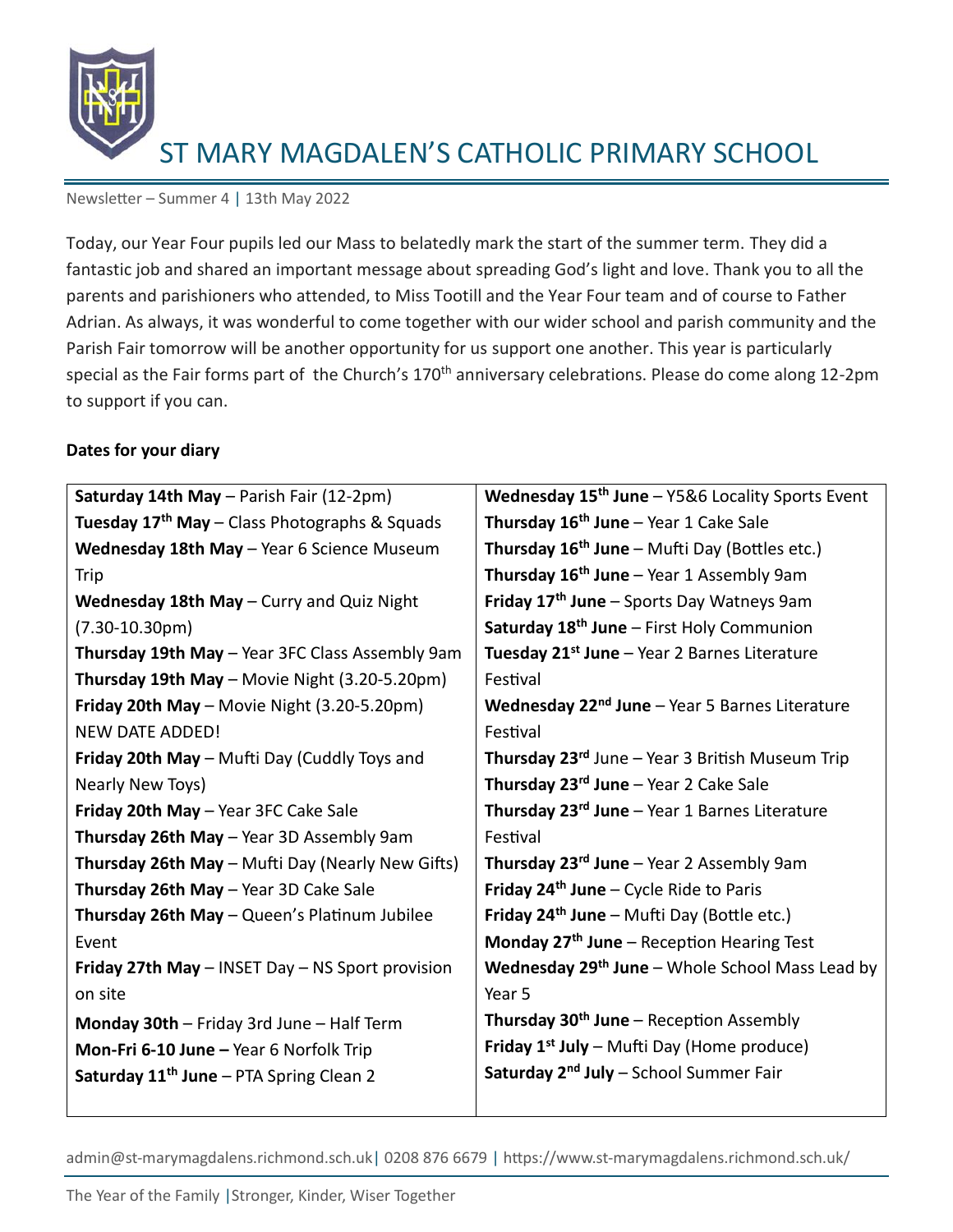### **Recruiting Class teacher**

We are currently looking for an inspirational class teacher to join our school community in September 2022. If you, or someone you know would be interested in joining our dedicated staff team the advert and all the information about the role and how to apply can be found on eteach: [https://www.eteach.com/schools/st](https://www.eteach.com/schools/st-mary-magdalens-catholic-primary-school-18109)[mary-magdalens-catholic-primary-school-18109](https://www.eteach.com/schools/st-mary-magdalens-catholic-primary-school-18109)

## **School Events and Fundraising**

Thank you to everyone who brought a bottle today for the Parish Fair this weekend. As you will see, we have a number of other mufti days and afternoon and evening events in advance of our big Summer Fair in July. Following two years of disruption we are keen for there to be a range of events for our children and parents and I am very grateful to the PTA committee and our amazing class reps for all their hard work. However, I am aware that everyone's circumstances are different and we want all our events to be as inclusive as possible so if you would like to attend an event but need support financially or practically please contact the school office to discuss this confidentially.

# **Curry and Quiz Night**

Tickets remain on ScoPay **until Monday morning** for our Curry & Quiz night on **Wednesday 18 May at 7.30pm** in the Hall. We are really looking forward to this night.

## **Movie Nights**

We will be showing Sing 2 after school on **Thursday 19 and Friday 20 May**. Tickets cost £7 and include hot dog, popcorn and a drink. We are still looking for some volunteers to help on the night in either the kitchen or helping get pupils to the hall until 5pm. Please let your reps know if you're able to help. **Pickup after the movie will be 5pm**. We have some tickets for Friday available via SCOPay.

# **Jubilee Party**

Thank you to Lucy, Meredith and Jennie for organising a fantastic Jubilee party on **Thursday 26 May from 3.45pm** before we break from half term. Tickets are available on SCOPay for this family event including punch and judy, crafts, prosecco and pimms party. Older and younger siblings and other family members welcome.

# **Assemblies, Class and Whole School Masses**

Our class assemblies and Masses are always wonderful opportunities for us to come together as a community. We look forward to welcoming Year 3FC parents to school to watch their children's assembly on the Thursday 19<sup>th</sup> May. Just a reminder of the remaining dates: Thursday  $26<sup>th</sup>$  May – Year 3D

Thursday June  $16<sup>th</sup>$  June – Year 1 Thursday June  $23<sup>rd</sup>$  June – Year 2

Wednesday 29<sup>th</sup> June – Whole School Mass – Led by Year 5, 9.30am

Thursday June  $30<sup>th</sup>$  June – Reception

Thursday  $21^{st}$  July – Leavers' Mass – Led by Year 6, 9.30am

admin@st-marymagdalens.richmond.sch.uk| 0208 876 6679 | https://www.st-marymagdalens.richmond.sch.uk/